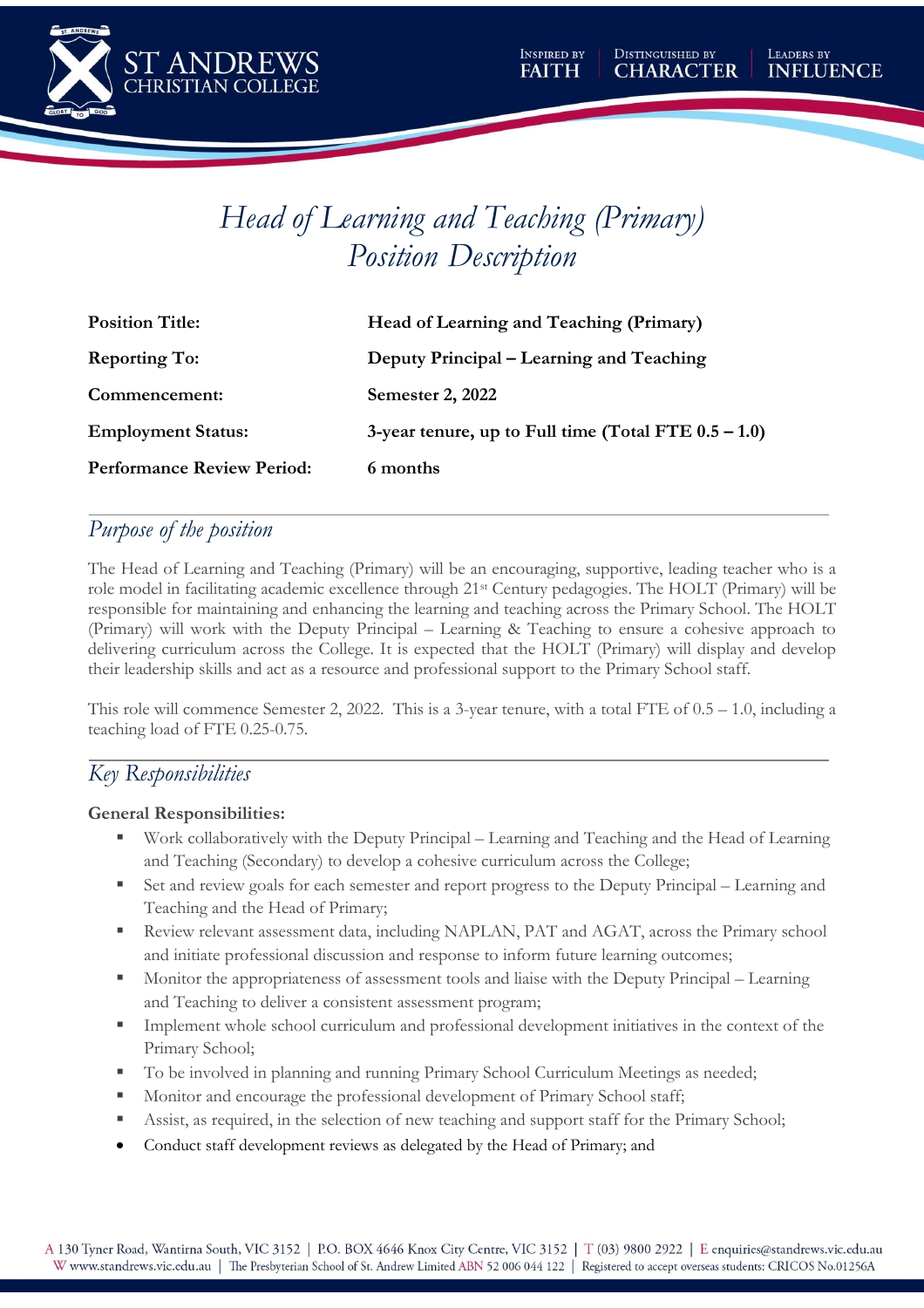

• Provide appropriate support to ensure efficiency of the Learning Support and Enrichment Programs in the Primary School.

#### **Curriculum and Pedagogy:**

- Provide direction in the development of curriculum documents to ensure they include a distinct Biblical worldview, reflect government requirements, and demonstrate cohesion across the Primary School;
- Awareness of, and monitoring of, standards of assessment and reporting across the relevant year levels, including Semester reports;
- Ensure that curriculum documentation is prepared, implemented and evaluated in a systematic manner;
- **•** Provide guidance to staff on appropriate teaching methodology and suitability of curriculum materials and textbooks; and
- Remain up to date with developments in learning and teaching in the relevant subject area(s).

#### **Communication and Administration:**

- Liaise with, and attend regular meetings with, Learning Leaders, Year Level Coordinators, and/or the Executive Leadership Team as required;
- Ensure that there is clear communication between the Primary and Secondary Schools regarding curriculum; and
- Keep and distribute records of meetings, discussions and decisions.

## *Key Selection Criteria*

- An active Christian faith and regular church attendance;
- Be a registered teacher and have met Child Safety regulations;
- Be familiar with, and supportive of, the values and ethos of the College;
- Knowledge of, and adherence to, the College's Policies and Procedures;
- A proven understanding of 21<sup>st</sup> Century pedagogies and researched based understanding of effective learning and teaching;
- Teaching experience and demonstrated capacity to deliver an engaging curriculum;
- The ability to model excellent teaching principles and practices and demonstrated capacity to lead a dynamic team of teachers;
- A strong understanding of the Australian Curriculum;
- The ability and desire to integrate a distinctively Biblical worldview into the curriculum;
- **EXECUTE:** Strong organisational skills;
- Act as a role model and resource for staff;
- **Effective interpersonal and communication skills;**
- **•** Demonstrated understanding of the needs of students;
- **•** Demonstrated usage and commitment to modern learning technologies;
- Willingness to develop personal knowledge of learning theories;